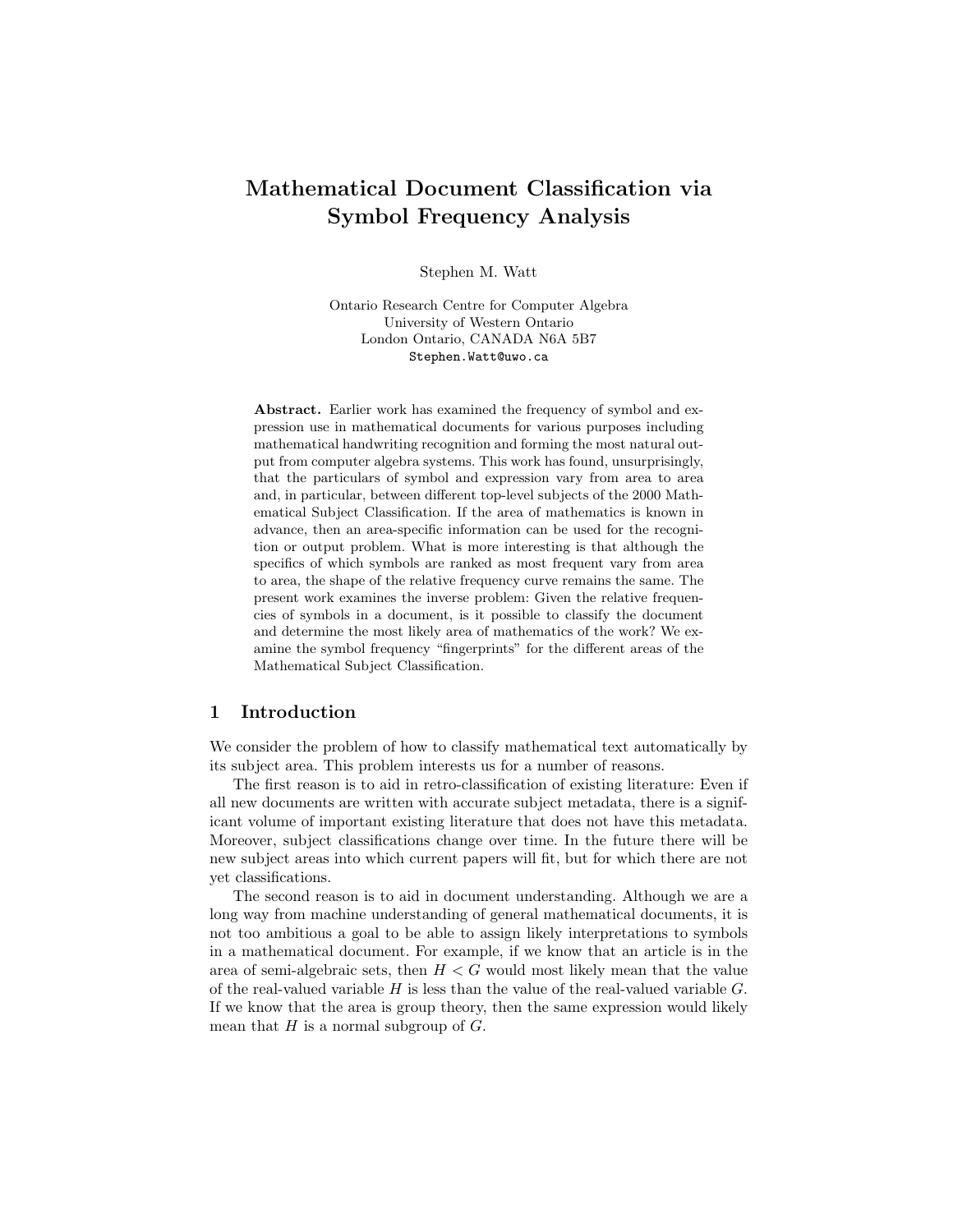The third reason relates to pen-based interfaces for mathematical software. If we are able to determine the mathematical subject areas in use, then this can be used to weight handwriting recognition results. For example, the exact same ink trace might "obviously" be interpreted as one symbol in one area of mathematics (say as an " $i$ " under a summation sign) or as another in a different area (say as " $\dot{z}$ " in a differential equation).

Finally, if a human reader can accurately judge the area of a mathematical document with a five second flip through several hundred pages, then that shows there are some macroscopic document properties that we ought to be able to recognize by machine.

We propose that symbol frequency information provides useful information for the classification of mathematical text. In this paper we show that mathematical articles from the arXiv [1] preprint service give well separated symbol frequency measures when categorized according to the their top-level subjects in the 2000 Mathematical Subject Classification, MSC 2000. (The Mathematical Subject Classification is used to categorize articles reviewed by Mathematical Reviews and Zentralblatt MATH. See, e.g., [2] for a description.)

In our work we have found it useful to group symbols into two categories: "identifiers", which are letters (typically Latin or Greek) standing for variables, parameters, constants, functions, etc, and "operators", which are other mathematical symbols, or certain letters used in special contexts, such as " $\sum$ ".

We use the term "document" to describe a piece of mathematical text to be considered. For example, it may be an article, a book, a book chapter, handwritten input, or equations in a computer algebra system worksheet. Each application will have its own particular properties, but we would expect the ideas we discuss here to be useful across such a range of areas.

The outline of the paper is as follows: In Section 2 we describe the bodies of mathematical text we have analyzed and how we computed symbol and ngram frequencies in the mathematical expressions. In Section 3 we show how the frequency information varies by mathematical area. In Section 4 we explore the idea of distinguishing mathematical area by examining symbol frequency in particular documents. Finally, in Section 5 we conclude the article.

### 2 Computing Symbol and n-gram Frequencies

In earlier work we have examined particular bodies of text to produce empirical measures on the sets of mathematical symbols and  $n$ -grams ( $n$  symbol sequences) that occur in the mathematical expressions in two sorts of material. Similar studies have been performed by Garain *et al* [3] and Uchida *et al* [4].

The arXiv study. The first study [5, 6] examined approximately 20,000 preprints from the mathematical arXiv collection from the years 2000 to 2005. This was a near-complete collection for that time period of those articles for which source TEX was available and were classified according to the MSC 2000 subject classification.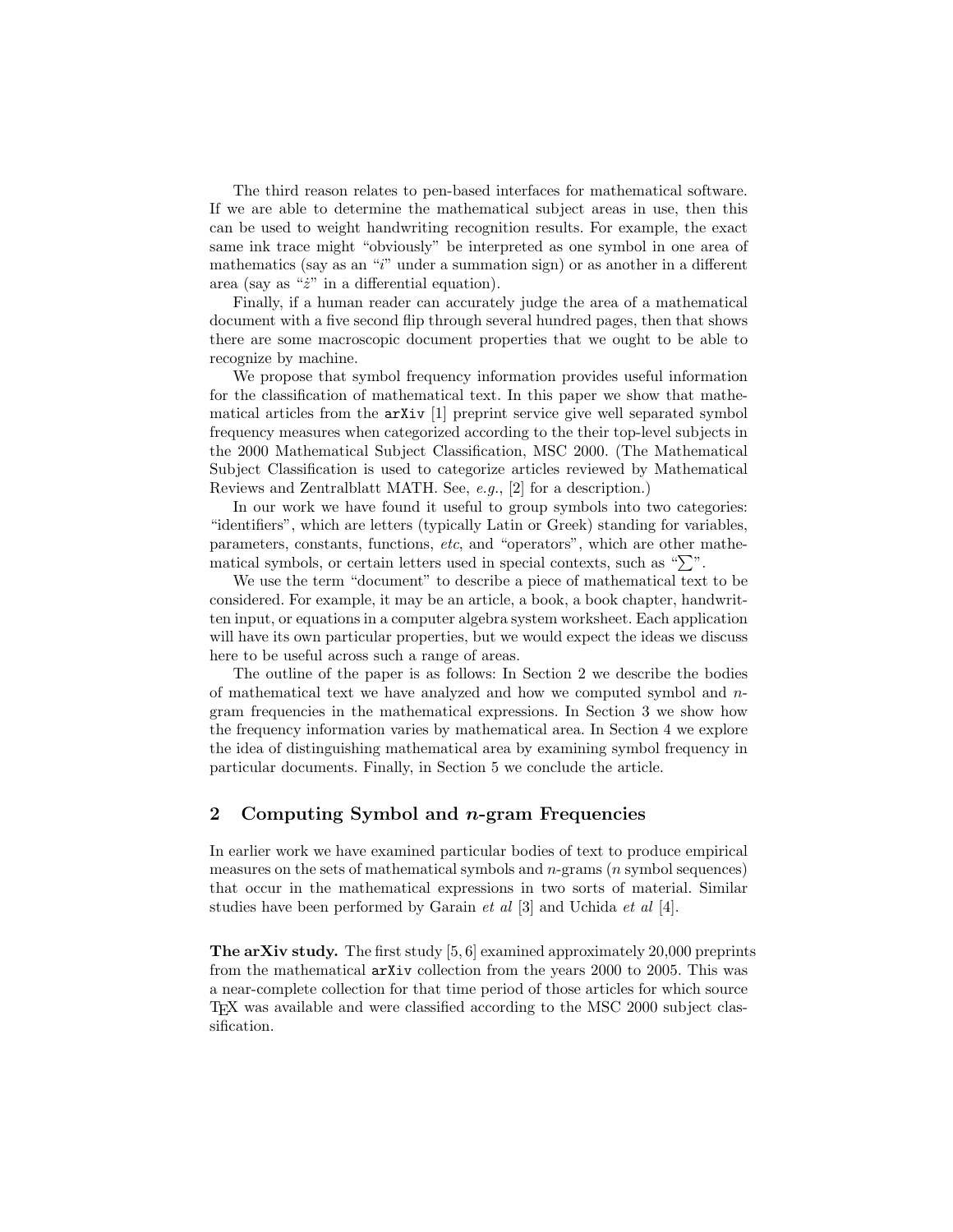| arXiv ids             |        |               | arXiv operators | Eng. text ids    |        |                | Eng. text operators        |
|-----------------------|--------|---------------|-----------------|------------------|--------|----------------|----------------------------|
| Symbol                | Freq.  | Symbol        | Freq.           | Symbol           | Freq.  | Symbol         | $\overline{\text{Freq}}$ . |
| $\,n$                 | 48,150 | $=$           | 128,715         | $\boldsymbol{x}$ | 49,740 |                | 58,988                     |
| $\dot{i}$             | 43,280 |               | 116,064         | $\boldsymbol{y}$ | 29,481 |                | 50,843                     |
| $\boldsymbol{x}$      | 36,240 | $\cdot$       | 112,818         | $\boldsymbol{n}$ | 21,152 |                | 50,838                     |
| $\boldsymbol{k}$      | 32,060 | $^\copyright$ | 103,090         | $\boldsymbol{z}$ | 18,859 |                | 38,243                     |
| $t\,$                 | 25,967 | $^+$          | 79,404          | $\boldsymbol{t}$ | 17,100 | $\overline{+}$ | 31,297                     |
| Χ                     | 23,369 | $\supseteq$   | 43,942          | $\boldsymbol{f}$ | 13,092 | ,              | 25,350                     |
| $\dot{j}$             | 23,038 | $\ast$        | 29,210          | $\boldsymbol{a}$ | 12,119 | Ė              | 17,305                     |
| $\boldsymbol{p}$      | 22,832 |               | 23,818          | $\dot{i}$        | 9,179  |                | 16,213                     |
| А                     | 22,791 |               | 23,405          | $\boldsymbol{u}$ | 9,147  |                | 12,401                     |
| $\boldsymbol{a}$      | 21,435 | $\leq$        | 20,088          | $\overline{c}$   | 8,985  |                | 8,176                      |
| $\boldsymbol{d}$      | 19,457 |               | 16,875          | $\boldsymbol{s}$ | 8,784  |                | 7,508                      |
| $\boldsymbol{m}$      | 19,263 |               | 14,242          | $\boldsymbol{d}$ | 8,457  |                | 7,012                      |
| $\boldsymbol{f}$      | 18,235 | ⊗∠∑           | 13,560          | $\boldsymbol{e}$ | 8,451  |                | 7,010                      |
| М                     | 18,135 |               | 13,528          | $\pi$            | 7,664  |                | 4,396                      |
| $\boldsymbol{s}$      | 17,659 | $\infty$      | 13,138          | $\boldsymbol{k}$ | 7,194  | $\partial$     | 4,105                      |
| $\boldsymbol{r}$      | 17,248 |               | 12,451          | $_{m}$           | 6,437  | $\,<\,$        | 3,922                      |
| $\mathcal{C}_{0}^{0}$ | 16,915 | $\,<\,$       | 12,058          | $\boldsymbol{r}$ | 5,561  |                | 3,808                      |
| $\cal S$              | 16,487 |               | 12,005          | $\boldsymbol{b}$ | 5,447  |                | 3,732                      |
| $\cal G$              | 16,074 | $\partial$    | 11,940          | $\boldsymbol{v}$ | 4,537  | $\infty$       | 3,490                      |
| $\alpha$              | 15,943 | ×             | 11,294          | j                | 4,491  |                | 3,743                      |

Fig. 1. Most frequent identifiers and operators in arXiv articles and in 2nd year engineering texts. arXiv frequencies for identifiers (operators) are per million identifiers (operators). Engineering text frequencies are per million total symbols (identifiers, operators, digits combined). Parentheses were not counted in the arXiv analysis. The operator "@" stands for the MathML invisible "apply function" operator, which is inserted by the conversion process.

TEX documents typically rely heavily on both system- and author-defined macros so it is necessary to expand macros to find the symbols actually appear in a document. To perform this macro expansion we used our T<sub>E</sub>X to MathML converter [7], and then took the sequence of leaf symbols from the resulting MathML trees.

The leaf symbols were tabulated separately for identifiers and mathematical operators. The frequency with which each subexpression occurred was also analyzed. The most frequently seen identifiers and operators are shown in Figure 1.

The engineering text study. In the second study [8], we examined the symbols and n-grams that occur in the most popular second year university engineering mathematics texts used in North America. The most popular texts (by sales) were by Kreyszig  $[9, 10]$  (72%), Greenberg  $[11]$  (13%) and O'Neil  $[12]$  (7%), together making up more than 90% of the second year engineering textbook use.

We obtained the T<sub>E</sub>X sources for the textbooks of Greenberg and O'Neil from the author and publisher respectively. For textbook of Kreyszig, we scanned all the pages of the book, used the Infty [13] document analysis program to generate TEX to the degree that it could, and then hand-corrected the TEX. In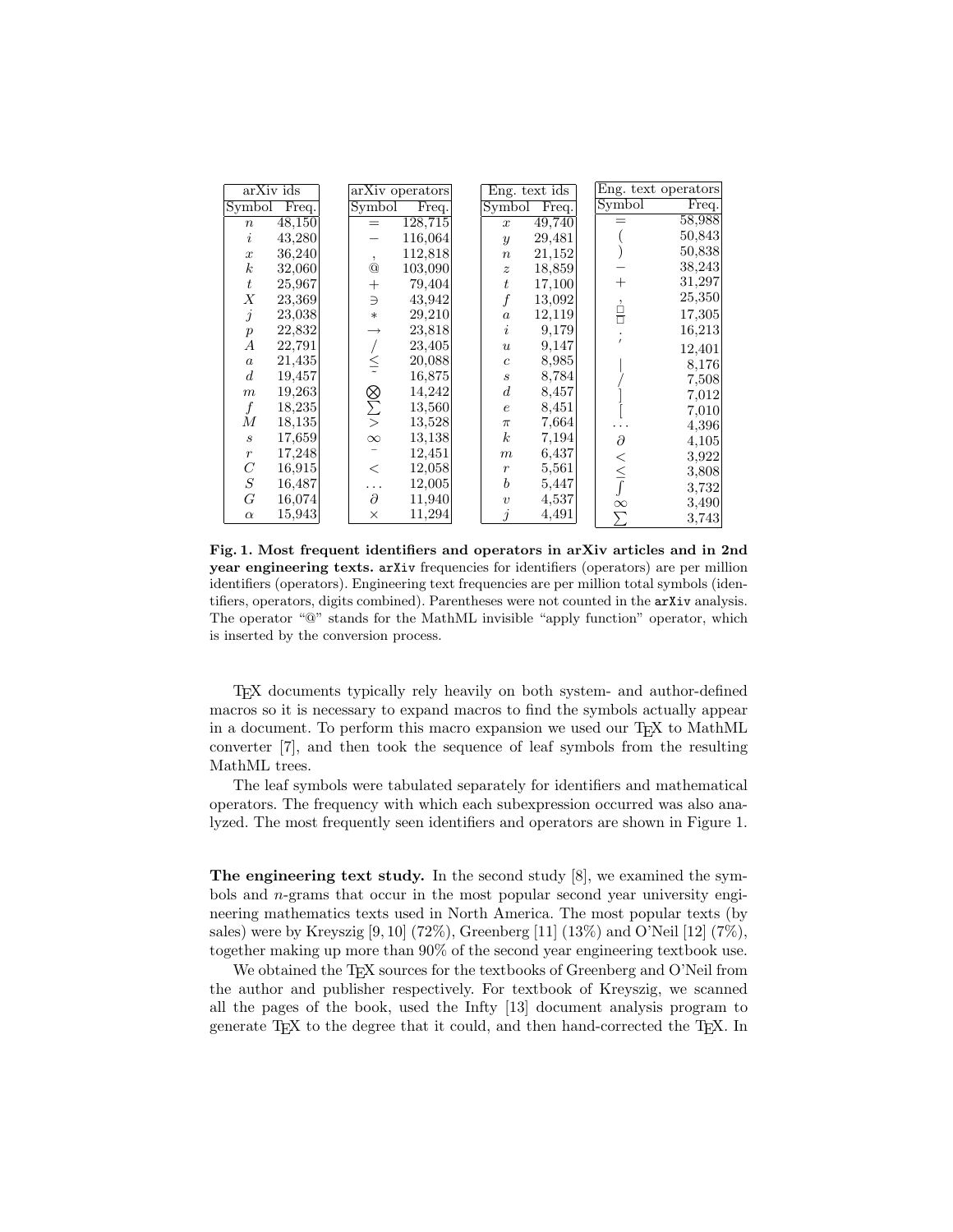| # | Subject Classification                         | # | Subject Classification                      |
|---|------------------------------------------------|---|---------------------------------------------|
|   | 1900 General                                   |   | $34 45$ Integral equations                  |
|   | 39 01 History and biography                    |   | 1066 46 Functional analysis                 |
|   | $228 03$ Math. logic and foundations           |   | 543 47 Operator theory                      |
|   | 1212105 Combinatorics                          |   | $164 49$ Calculus of var.; optimization     |
|   | $164 06$ Order, lattices, ordered alg. struct. |   | $171 51$ Geometry                           |
|   | $48 08$ General algebraic systems              |   | 435 52 Convex and discrete geometry         |
|   | 1383 11 Number theory                          |   | 1717 53 Differential geometry               |
|   | 108 12 Field theory and polynomials            |   | $226 54$ General topology                   |
|   | $667 13$ Commutative rings and algebras        |   | $627 55$ Algebraic topology                 |
|   | 2445 14 Algebraic geometry                     |   | 1618 57 Manifolds and cell complexes        |
|   | $240 15$ Linear and multilin. alg.; matrix thy |   | 920 58 Global analysis, an. on manifolds    |
|   | 861 16 Associative rings and algebras          |   | 877 60 Prob. theory and stoch. processes    |
|   | $760 17$ Nonassociative rings and algebras     |   | $105 62$ Statistics                         |
|   | 404 18 Category theory; hom. algebra           |   | 209 65 Numerical analysis                   |
|   | $239 19 K-theory$                              |   | 237 68 Computer science                     |
|   | $1169 20$ Group theory and generalizations     |   | 113/70 Mechanics of particles and systems   |
|   | $472 22$ Topological groups, Lie groups        |   | 34.74 Mechanics of deformable solids        |
|   | 185 26 Real functions                          |   | 69.76 Fluid mechanics                       |
|   | $123 28$ Measure and integration               |   | 13.78 Optics, electromagnetic theory        |
|   | $308 30$ Functions of a complex variable       |   | $6 80$ Classical thermodyn., heat xfer      |
|   | 59 31 Potential theory                         |   | 553 81 Quantum theory                       |
|   | 797 32 Several complex var. & anal. spaces     |   | 260 82 Stat. mechanics, struct. of matter   |
|   | 312 33 Special functions                       |   | 48 83 Relativity and gravitational theory   |
|   | 295 34 Ordinary differential equations         |   | 6 85 Astronomy and astrophysics             |
|   | 746 35 Partial differential equations          |   | $15 86$ Geophysics                          |
|   | 706 37 Dyn. systems and ergodic theory         |   | 96 90 Operations research, math. prog.      |
|   | 52 39 Difference and functional eqns           |   | $42 91$ Game thy, econ., soc. & behav. sci. |
|   | $21 40$ Sequences, series, summability         |   | $35 92$ Biology and other natural sciences  |
|   | 88.41 Approximations and expansions            |   | $115 93$ Systems theory; control            |
|   | $290 42$ Fourier analysis                      |   | $128 94$ Info. and comm., circuits          |
|   | 143 43 Abstract harmonic analysis              |   | 1297 Mathematics education                  |
|   | $43 44$ Integral transforms, op. calculus      |   |                                             |

Fig. 2. Count of arXiv articles by MR subject classification

each case, the TEX was converted to MathML for analysis as in the  $arXiv$  study. In principle, MathML could have been generated by Infty from the scans of the Kreyszig pages, but it was easier to correct the generated T<sub>E</sub>X than MathML. To obtain overall statistics, the symbol and  $n$ -gram frequencies from the three texts were combined using the textbook adoption rate as weights. The most frequently seen identifiers and operators from this study are shown in Figure 1. This data has been used to build predictive mathematical character recognizers [14].

### 3 Frequencies by Area

As well as analyzing the most frequently occurring symbols, *n*-grams and expressions for the entire corpus considered, the earlier studies [5, 6, 8] also analyzed frequency by mathematical area.

In the arXiv study, the symbol frequencies were calculated separately for each top-level subject classification. The number of articles in each top-level subject area for the sample is shown in Figure 2. For the engineering text study, a number of subject areas were identified, as shown in Figure 3, and the relevant chapters were considered together.

In both studies, each subject had its own distinct set of most popular symbols. To illustrate, the most frequent identifiers in three subject classifications in the arXiv study are shown in Figure 4.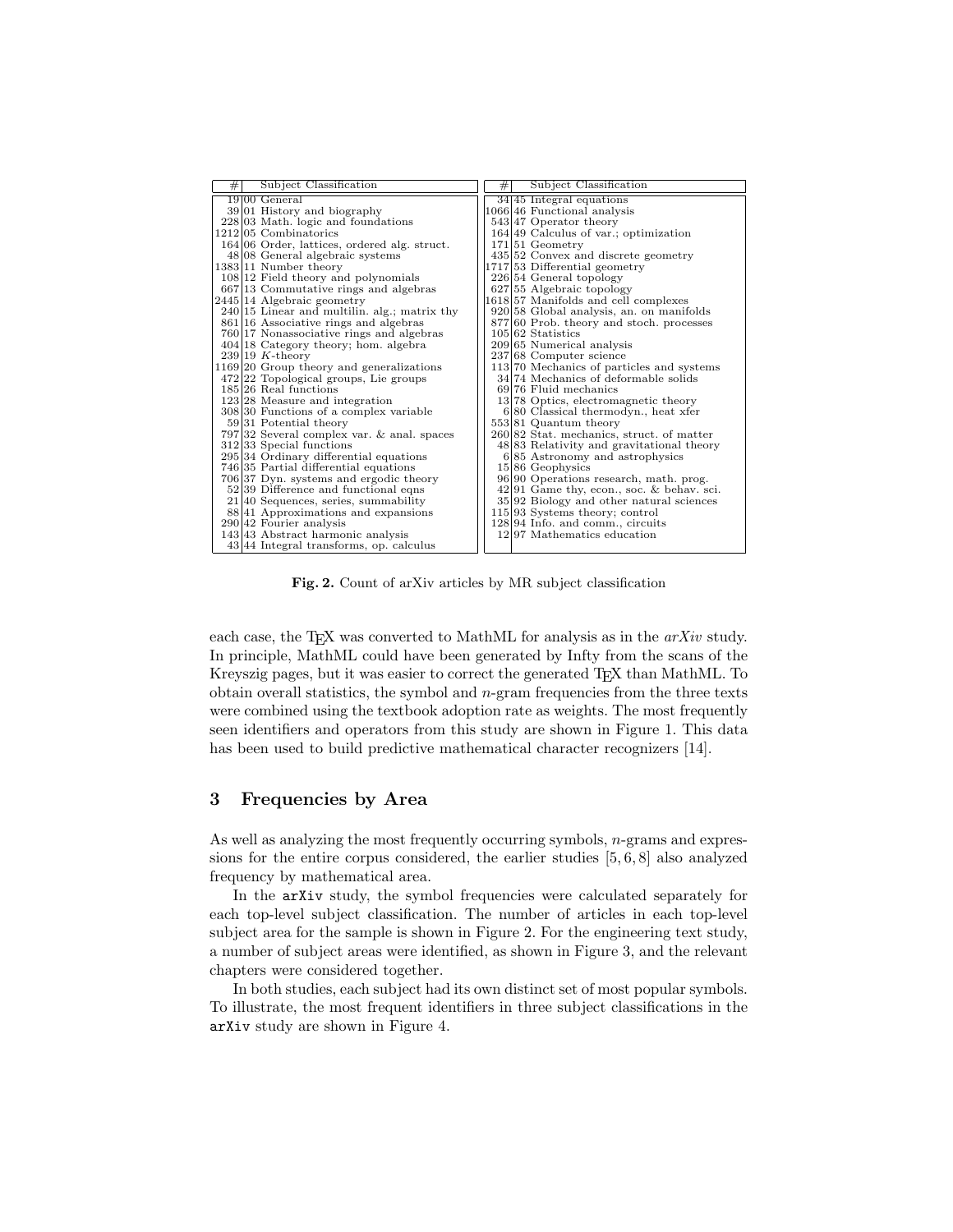| Subject                        | Chapters                                                                        |
|--------------------------------|---------------------------------------------------------------------------------|
|                                | Ordinary Differential Equations Kreyszig 1-6, Greenberg 1-7, O'Neil 1-5 & 10-11 |
| Linear Algebra                 | Kreyszig 7-8, Greenberg 8-11 $\&$ 14, O'Neil 6-9                                |
| Vector Calculus                | Kreyszig 9-10, Greenberg 16, O'Neil 12-13                                       |
| Partial Differential Equations | Kreyszig 12, Greenberg 18-20, O'Neil 17-19                                      |
| Fourier Analysis               | Kreyszig 11, Greenberg 17, O'Neil 14-16                                         |
| Multivariable Calculus         | Greenberg $13\&15$                                                              |
| Complex Analysis               | Kreyszig 13-18, Greenberg 12&21-24, O'Neil 20-25                                |
| Numerical Analysis             | Kreyszig 19-21                                                                  |
| Linear Programming             | Kreyszig 22                                                                     |
| Graph Theory                   | Kreyszig 23                                                                     |
| Probability and Statistics     | Kreyszig 24-25, O'Neil 26-27                                                    |

Fig. 3. Engineering text chapter subject groupings

| 03               | 11               | 35                      | $\overline{All}$ |
|------------------|------------------|-------------------------|------------------|
| Id               | Id               | Idl                     | Idl              |
| Freq             | Freq             | Freq                    | Freq             |
| 51,565           | 58,186           | 51,773                  | 48,150           |
| $\dot{i}$        | $\boldsymbol{n}$ | $\boldsymbol{x}$        | $\boldsymbol{n}$ |
| 48,239           | 40,302           | 49,859                  | 43,280           |
| $\boldsymbol{n}$ | $\boldsymbol{p}$ | $\boldsymbol{t}$        | $\imath$         |
| 41,042           | $\boldsymbol{k}$ | 39,841                  | 36,240           |
| $\boldsymbol{x}$ | 38,230           | $\boldsymbol{u}$        | $\boldsymbol{x}$ |
| Х                | 35,294           | 35,705                  | $\boldsymbol{k}$ |
| 33,862           | $\boldsymbol{x}$ | $\boldsymbol{n}$        | 32,060           |
| А                | 35,100           | $\boldsymbol{k}$        | 25,967           |
| 29,845           | i                | 29,924                  | t                |
| 26,292           | 25,301           | i                       | Χ                |
| $\boldsymbol{p}$ | $\boldsymbol{a}$ | 28,941                  | 23,369           |
| 24,604           | m 23,642         | 25,234                  | j                |
| $\alpha$         |                  | $\boldsymbol{s}$        | 23,038           |
| $\boldsymbol{k}$ | 22,302           | $\dot{j}$               | 22,832           |
| 24,374           | $\boldsymbol{d}$ | 24,968                  | $\mathcal{p}$    |
| f                | 21,797           | $\boldsymbol{d}$        | 22,791           |
| 22,671           | q                | 24,095                  | А                |
| 22,030           | 21,319           | L                       | 21,435           |
| $\boldsymbol{a}$ | $\boldsymbol{s}$ | 21,094                  | $\boldsymbol{a}$ |
| G                | j                | 20,740                  | $\boldsymbol{d}$ |
| 21,983           | 21,153           | $\epsilon$              | 19,457           |
| 19,893           | 19,695           | λ                       | m 19,263         |
| $_{m}$           | $\overline{r}$   | 20,189                  |                  |
| $\dot{j}$        | 19,654           | 19,107                  | 18,235           |
| 18,062           | t                | $\boldsymbol{p}$        | f                |
| 18,015           | 19,620           | $\,C$                   | M 18,135         |
| $\omega$         | G                | $\left 17,\!450\right $ |                  |
| 17,256           | 19,535           | 17,087                  | 17,659           |
| М                | Χ                | $\alpha$                | S                |
| $\cal S$         | 19,107           | 16,834                  | 17,248           |
| 17,122           | А                | $\boldsymbol{r}$        | $\boldsymbol{r}$ |
| $\,$ $\,$        | Κ                | 16,820                  | C                |
| 17,107           | 18,905           | $\boldsymbol{v}$        | 16,915           |
| $\boldsymbol{F}$ | 18,126           | 15,931                  | S                |
| 16,773           | f                | $\boldsymbol{a}$        | 16,487           |
| 16,764           | F                | 15,920                  | G                |
| $\mathcal{Y}$    | 16,524           | $\boldsymbol{y}$        | 16,074           |
| 15,693           | L                | $\boldsymbol{f}$        | 15,943           |
| $\boldsymbol{t}$ | 15,921           | 15,215                  | $\alpha$         |

Fig. 4. The most frequent identifiers (per million) in Logic (03), Number Theory (11) and PDEs (35). The most frequent for all areas combined is shown for comparison.

It can be seen that the pattern of relative frequencies for the most popular symbols is similar even though *which* symbols are the most popular is different. In each area the most frequently used identifier occurred about 50,000 times per million and the twentieth most frequently used identifier occurred about 16,000 times per million. These frequencies are graphed in Figure 5. Very similar curves are observed in each subject classification, and in all subjects combined.

The same phenomenon is observed in the relative frequency of symbols and n-grams occurring in the engineering mathematics subject areas, as shown in Figure 6. In Figure 6(a) the frequency of each symbol from most popular to least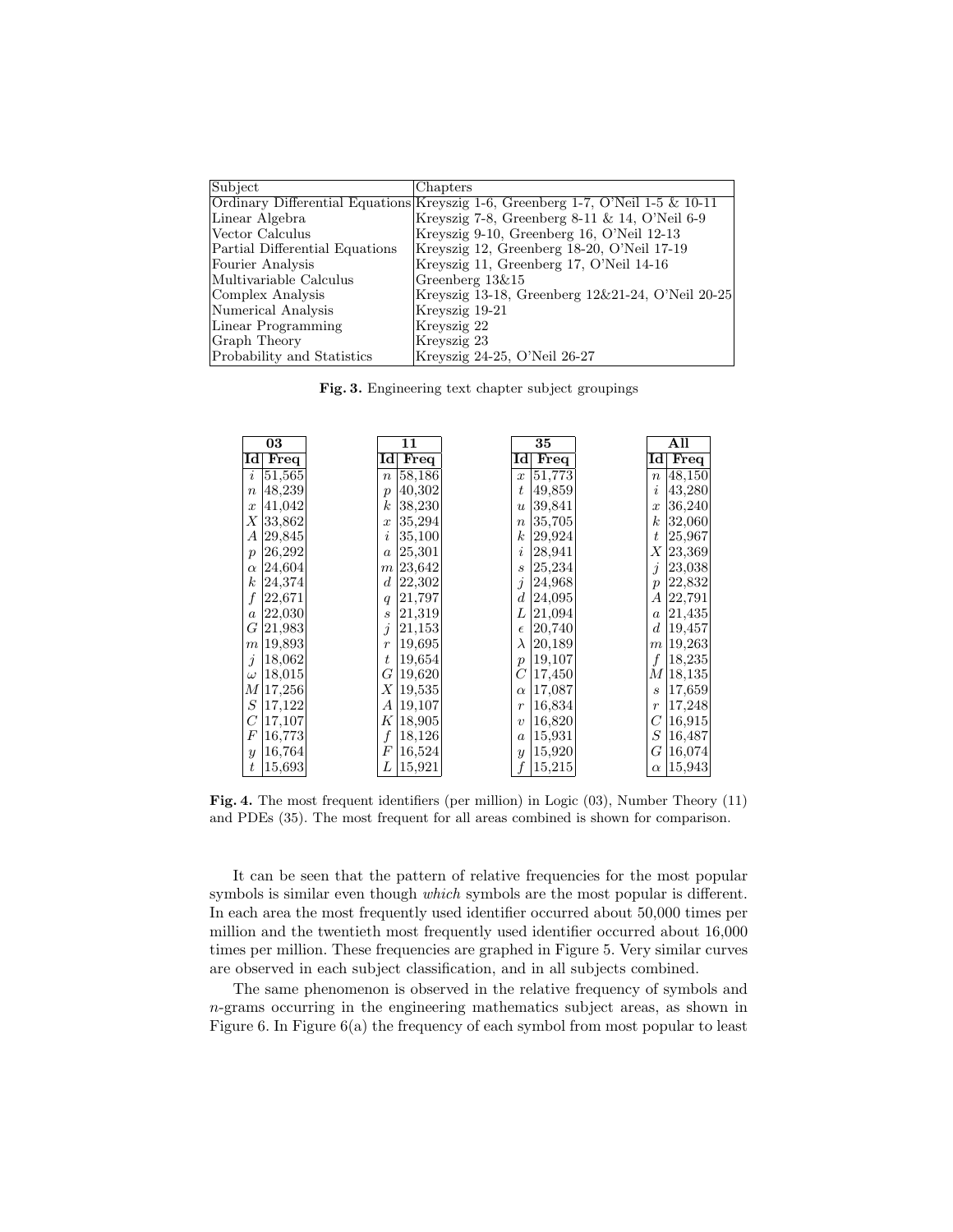

Fig. 5. arXiv frequencies The most frequent identifiers in representative areas. The horizontal axis gives the symbol, from most frequent to least frequent, and the vertical axis gives the number of occurrences. The symbol order is different in each case.

popular is shown. Each curve corresponds to one of the subjects listed in Figure 3 and orders the symbols differently (from its own most frequent to its own least frequent) on the X axis. Figure 6(b) shows the same information, but this time with cumulative frequencies, and Figure  $6(c)$  shows the same information as the first but with a logarithmic scale. Figure  $6(d)$  shows the cumulative frequencies of bigrams by author. In this case the horizontal axis enumerates the bigrams, from most frequent to least frequent for each of the curves.

We have seen in each case, for the  $arXiv$  study and the engineering text study, for subjects separately or combined, for mathematical symbols or n-grams, for identifiers or for operators, that the frequencies roughly follow a Zipf distribution [15].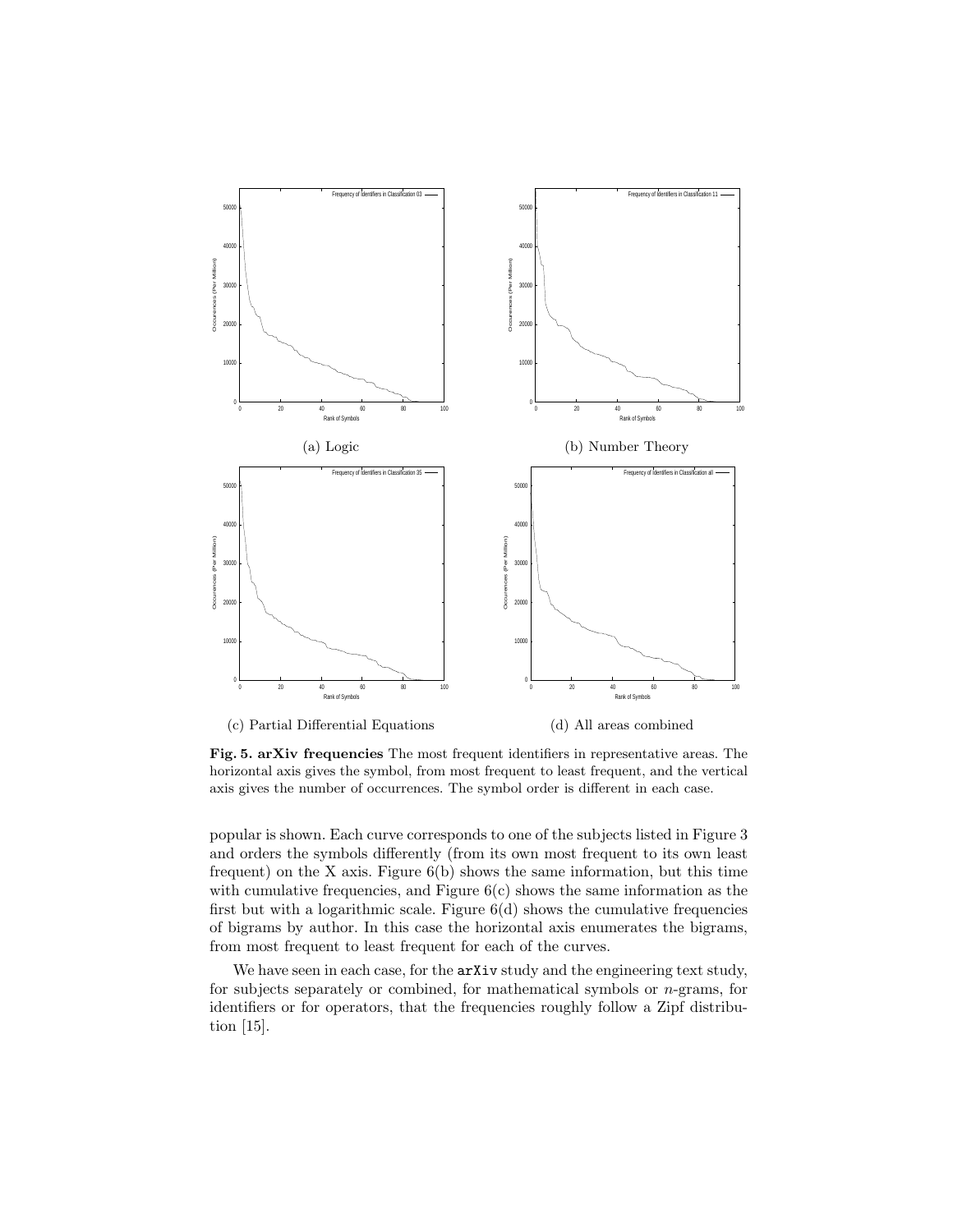

Fig. 6. Engineering text frequencies For (a), (b), (c), each curve is for a subject area. For (d), each curve is for an author. The horizontal axis gives the symbols/bigrams from most frequent to least frequent, independently for each curve.

## 4 Areas by Frequency

As our empirical analyses have shown that the symbols occurring in mathematical expressions roughly obey Zipf exponential distributions, we expect the frequencies of symbols typically to be well separated. There are certain symbols that usually occur in pairs, such as parentheses, and in this case only one of the symbols need be recorded, keeping the symbol frequencies separated.

With well separated frequencies, and area-dependent rankings of the most common symbols, we expect that frequency ranking of the symbols that occur in a document will give a useful subject characterization.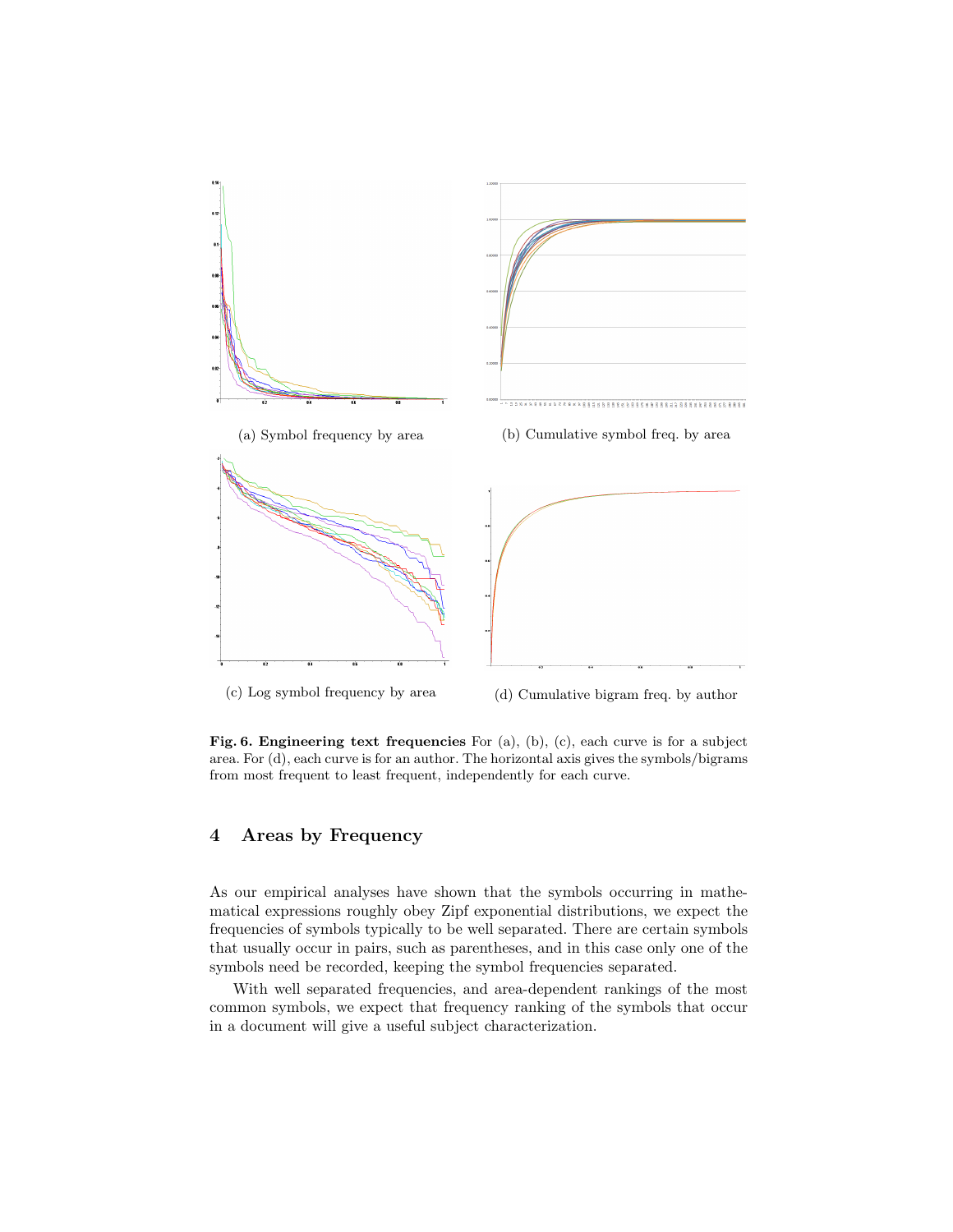Using the data collected in earlier work  $[5, 6]$ , we have been able to compare the frequency ranking of symbols according to subject area. Figures 7 and 8 show the ranking of the most frequently used identifiers and operators, respectively, for each top-level MSC 2000 subject classification.

For each top-level classification, the twenty most frequently occurring identifiers and operators are listed, ordered by frequency. For example, in subject 35 (PDEs)  $x$  is the most frequently occurring identifier,  $t$  the next most, and so on. In each row of the tables a "¶" marker separates the part of the symbol ranking that is common to more than one classification and the part that is unique to the classification. For example, having  $x$  most frequent and  $t$  second most frequent is common to classifications 34, 35 and 49, but no others. Each of these three subject areas is seen to have a unique third most common identifier: for ODEs it is n; for PDEs it is u; for the calculus of variations it is i.

Examining the rankings for identifiers and for operators we see that the frequencies of the most common identifiers tend to be more area-specific than the operator frequencies. We therefore concentrate on the identifier frequencies. In some cases, however, the frequent use of a particular operator will indicate a certain subject, e.g  $\partial$  or  $\nabla$ .

Comparing all subject areas we see that identifying the top six most frequently used identifiers will uniquely identify a top-level subject classification. In many cases identifying the top two or three most frequently used identifiers will correctly give the subject area.

### 5 Conclusions and future work

We have seen that the frequencies of the symbols and of the  $n$ -grams occurring in practice in mathematical expressions are close to Zipf distributions.

In the cases we have examined, the frequency distribution holds when subject subsets of a document corpus are analyzed. Although the frequency distribution remains similar, the ranking of the most frequent symbols frequent changes dramatically according to the subject. We have observed this both in arXiv articles classified by MSC 2000 subject area and second year engineering mathematics textbooks with chapters grouped by related topics.

We have seen that in all MSC 2000 subject areas the most frequently occurring identifiers are Latin or Greek letters, and that the different subject areas have quite distinct usage patterns. Indeed, the frequency raking of the most commonly used few (2-6) identifiers appears to be give a different for each subject area. This contrasts with the frequency ranking of operator symbols, which does not vary as much by subject.

We propose using the symbol-frequency ranking for fast automatic pre-classification of mathematical documents. This would allow more specialized methods to then verify or refine the classification. Determining subject area by symbolfrequency ranking can also aid in document recognition, where identifying the subject area can allow area-specific information to be used for disambiguation.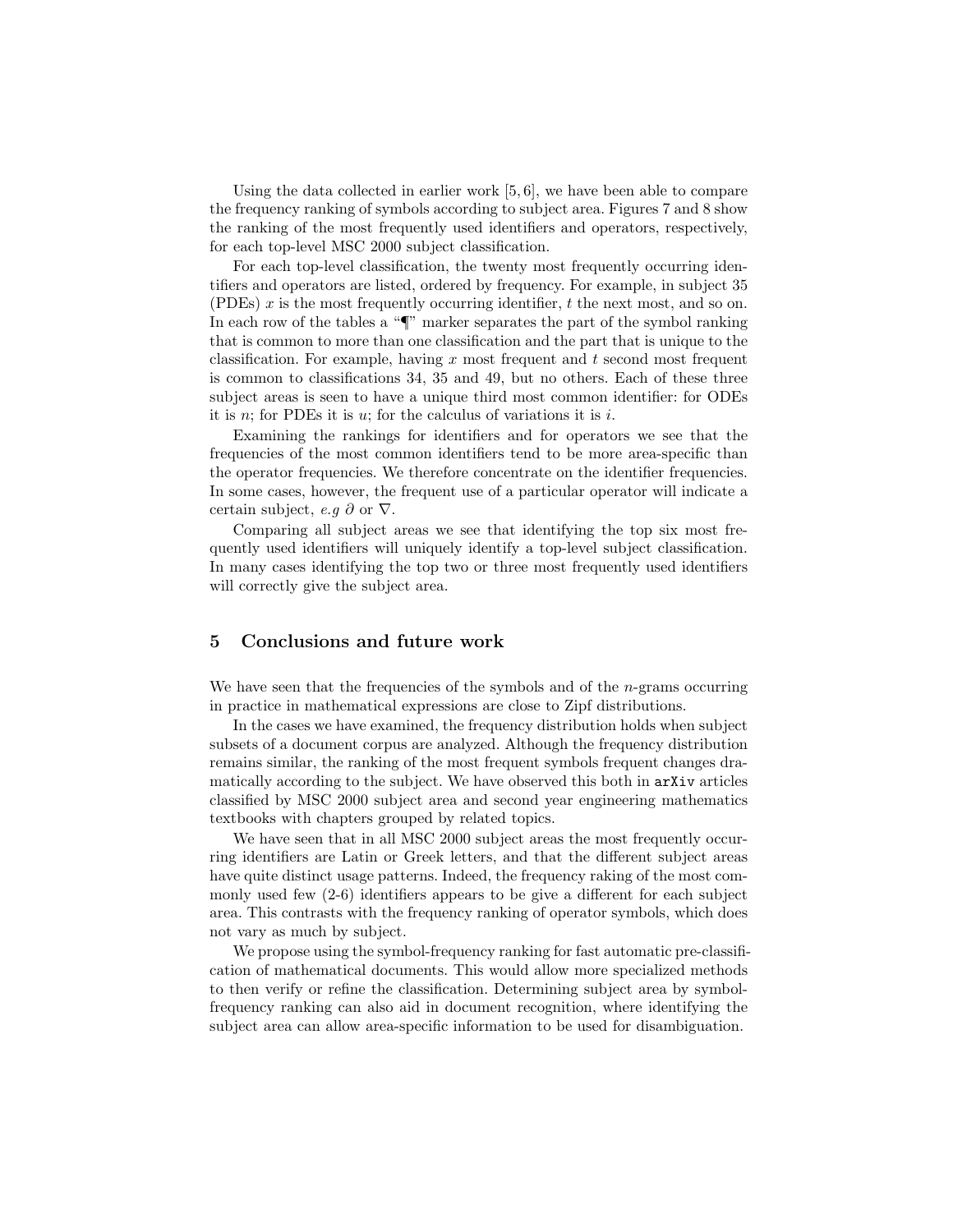There are a number of interesting questions for future investigation. It would be useful to analyze the typical variance of documents within subject areas and to test the robustness of these symbol frequency measures. It remains an open question as to which classification strategy (Bayesian model, support vector machine,  $k$  nearest neighbors,  $etc$ ) works best in this application. In natural language, given a specific set of distributions for word frequencies, it is possible to find an optimal classification scheme. It remains an open question to what degree does this remain practical for symbols in mathematical equations. Finally, the Mathematical Subject Classification and the body of mathematical literature are both moving targets. It would be useful to understand how stable the mathematical symbol frequencies are over decades in the literature and the degree to which they differ in the previous (1991) and subsequent (2010) Mathematical Subject Classifications.

#### References

- 1. arXiv e-Print archive, http://arxiv.org.
- 2. 2000 Mathematics Subject Classification. American Mathematical Society, http://www.ams.org/msc.
- 3. U. Garain and B.B. Chaudhuri, A corpus for OCR research on mathematical expressions, International Journal on Document Analysis and Recognition, Vol.7, Issue.4, pp.241-259. (September 2005)
- 4. S. Uchida, A. Nomura, and M. Suzuki, Quantitative analysis of mathematical documents, International Journal on Document Analysis and Recognition, Vol.7, Issue.4, pp.211-218. (September 2005)
- 5. Clare M. So and S. M. Watt, Determining Empirical Properties of Mathematical Expression Use, Proc. Fourth International Conference on Mathematical Knowledge Management, (MKM 2005), July 15-17 2005, Bremen Germany, Springer Verlag LNCS 3863, pp. 361-375.
- 6. Clare M. So, An Analysis of Mathematical Expressions Used in Practice, Masters Thesis, University of Western Ontario, 2005.
- 7. S. M. Watt, Exploiting Implicit Mathematical Semantics in Conversion between TEX and MathML, Proc. Internet Accessible Mathematical Communication, http://www.symbolicnet.org/conferences/iamc02, July 7 2002, Lille France.
- 8. S. M. Watt, An Empirical Measure on the Set of Symbols Occurring in Engineering Mathematics Texts, Proc. 8th IAPR International Workshop on Document Analysis Systems, (DAS 2008), Sept 17-19 2008, Nara, Japan, (IEEE, to appear).
- 9. E. Kreyszig, Advanced Engineering Mathematics,  $8^{th}$  ed., Wiley & Sons 1999.
- 10. E. Kreyszig, Advanced Engineering Mathematics,  $9^{th}$  ed., Wiley & Sons 2006.
- 11. M. Greenberg, Advanced Engineering Mathematics,  $2^{nd}$  ed., Prentice Hall 1998.
- 12. P. O'Neil, Advanced Engineering Mathematics,  $5^{th}$  ed., Thomson-Nelson 2003.
- 13. M. Suzuki, F. Tamari, R. Fukuda, S. Uchida, T. Kanahori, Infty—an integrated OCR system for mathematical documents, Proceedings of ACM Symposium on Document Engineering 2003, Grenoble, 2003, pp.95-104.
- 14. E. Smirnova and S. M. Watt, Context-Sensitive Mathematical Character Recognition, Proc. International Conference on Frontiers in Handwriting Recognition, (ICFHR 2008), August 19-21 2008, Montreal, Canada, (IEEE, to appear).
- 15. G. K. Zipf, Human Behavior and the Principle of Least-Effort, Addison-Wesley 1949.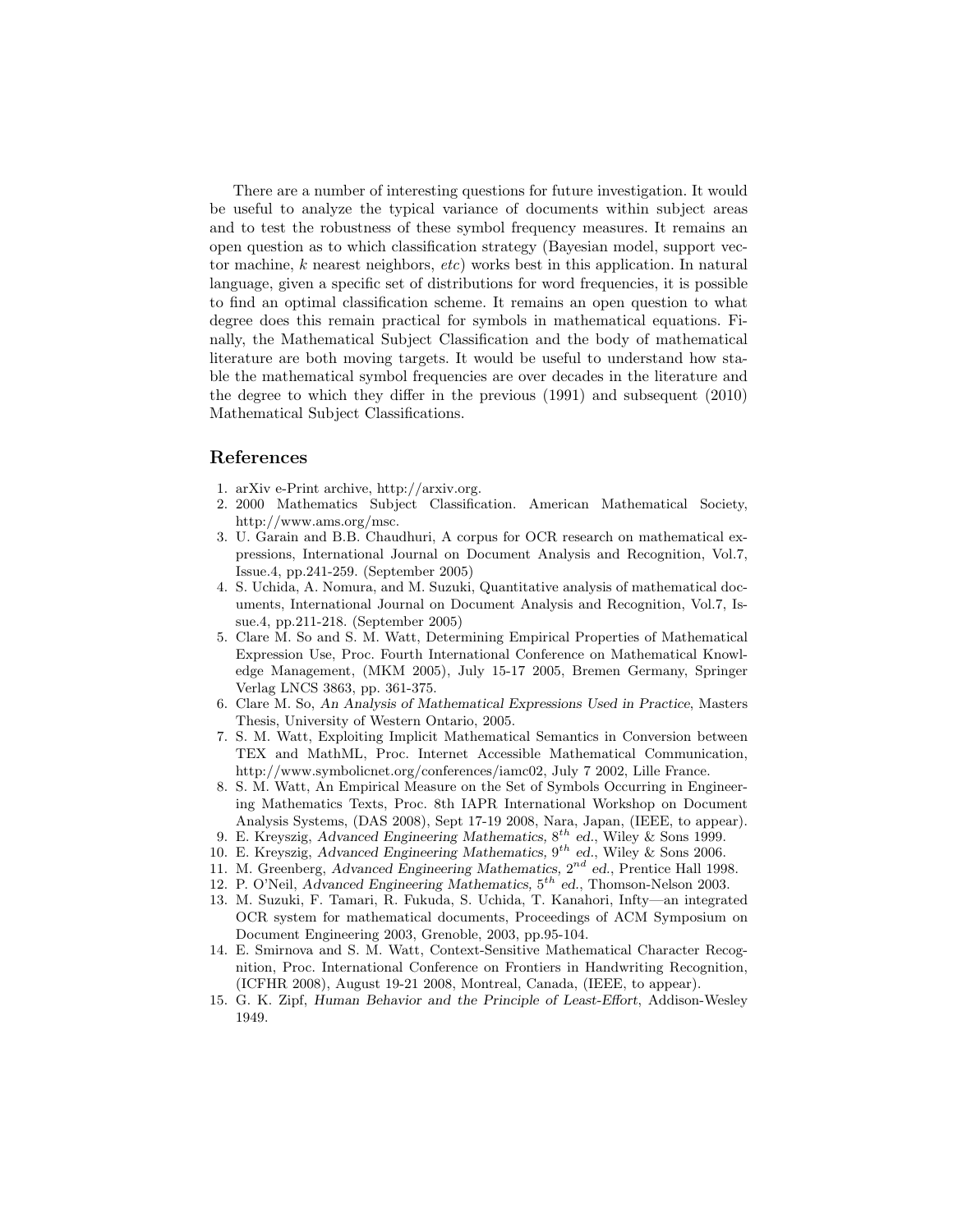| 00       | $\overline{n}$<br>$\boldsymbol{x}$                                         | k                     | ¶                                    | $\boldsymbol{m}$<br>i                                       | $\alpha$                           | d                                    | Ρ<br>$\boldsymbol{s}$                                             | e                                  | $\overline{y}$                     | W                                    | В                                             | L                                             | θ                                | Α                                       | $\overline{p}$                     | S                                             | $\boldsymbol{z}$                     | $\boldsymbol{w}$                   |
|----------|----------------------------------------------------------------------------|-----------------------|--------------------------------------|-------------------------------------------------------------|------------------------------------|--------------------------------------|-------------------------------------------------------------------|------------------------------------|------------------------------------|--------------------------------------|-----------------------------------------------|-----------------------------------------------|----------------------------------|-----------------------------------------|------------------------------------|-----------------------------------------------|--------------------------------------|------------------------------------|
| 01<br>03 | $\overline{x}$<br>$\boldsymbol{n}$<br>i<br>$\boldsymbol{n}$                | ¶<br>$\boldsymbol{x}$ | $\boldsymbol{t}$<br>٩                | $\boldsymbol{a}$<br>$\boldsymbol{y}$<br>Ā<br>$\overline{A}$ | f<br>$\overline{p}$                | k<br>$\alpha$                        | λ<br>$\overline{p}$<br>$\hat{\boldsymbol{f}}$<br>$\boldsymbol{k}$ | i<br>$\boldsymbol{a}$              | $\scriptstyle C$<br>G              | b<br>$\overline{m}$                  | $\boldsymbol{w}$<br>$\boldsymbol{j}$          | $\overline{g}$<br>$\omega$                    | $\boldsymbol{m}$<br>М            | А<br>$\scriptstyle S$                   | $\boldsymbol{z}$<br>Ċ              | $\overline{c}$<br>F                           | $\overline{r}$<br>$\boldsymbol{y}$   | М<br>$\boldsymbol{t}$              |
| 05       | i<br>$\overline{n}$                                                        | k                     | ٩                                    | j<br>$\boldsymbol{x}$                                       | $\boldsymbol{a}$                   | $\overline{m}$                       | t<br>$\overline{q}$<br>$_{\scriptscriptstyle S}$                  | $\overline{r}$                     | $\overline{p}$<br>P                | А                                    | $_{d}$<br>L                                   | G                                             | s                                | b                                       | λ<br>F                             | $_{\scriptscriptstyle S}$<br>$\boldsymbol{t}$ | $\boldsymbol{v}$                     | Р                                  |
| 06<br>08 | $\overline{n}$<br>$\boldsymbol{x}$<br>¶<br>$\boldsymbol{n}$                | i<br>А                | 1<br>$\boldsymbol{a}$                | k<br>$\overline{a}$<br>i<br>$\overline{x}$                  | $\overline{y}$<br>f                | $\overline{p}$<br>Х                  | А<br>G<br>k                                                       | b<br>V                             | b                                  | j<br>В                               | W                                             | f<br>$\acute{t}$                              | $\overline{v}$<br>$\overline{y}$ | $\overline{u}$<br>М                     | $\alpha$                           | $\overline{m}$                                | $\overline{c}$<br>$\overline{q}$     | $_{m}$<br>$\boldsymbol{p}$         |
| 11       | ¶<br>$\boldsymbol{n}$                                                      | $\boldsymbol{p}$      | k                                    | $\it i$<br>$\overline{x}$                                   | $\boldsymbol{a}$                   | $\boldsymbol{m}$                     | $\boldsymbol{d}$<br>$\overline{q}$                                | $\boldsymbol{s}$<br>G              | j<br>F                             | $\overline{r}$<br>X                  | $\boldsymbol{t}$                              | G                                             | Ā                                | $\overline{A}$                          | Κ<br>Η                             | f                                             | F                                    | L                                  |
| 12<br>13 | $\overline{n}$<br>$\boldsymbol{x}$<br>i<br>$\boldsymbol{n}$                | i<br>¶                | ¶<br>R                               | К<br>k<br>А<br>$\overline{x}$                               | p<br>Ι                             | $\overline{a}$<br>k                  | f<br>А<br>$\boldsymbol{d}$<br>$\boldsymbol{m}$                    | М                                  | $\boldsymbol{a}$                   | $\boldsymbol{t}$                     | $\boldsymbol{r}$<br>Х                         | j<br>j                                        | М<br>$\boldsymbol{p}$            | $\bar{t}$<br>f                          | S                                  | $\overline{m}$<br>$\boldsymbol{r}$            | $\overset{q}{C}$                     | $\boldsymbol{y}$<br>Η              |
| 14       | ¶<br>i                                                                     | Х                     | $\overline{n}$                       | k<br>$\boldsymbol{x}$                                       | $\overline{p}$                     | $_{d}$                               | C<br>$\boldsymbol{m}$                                             | А                                  | $\scriptstyle S$                   | j                                    | $\overline{r}$                                | $\boldsymbol{t}$                              | $\boldsymbol{a}$                 | Η                                       | G                                  | f                                             | E                                    | F                                  |
| 15<br>16 | i<br>$\boldsymbol{n}$<br>¶<br>i                                            | А<br>А                | ¶<br>$\boldsymbol{n}$                | k<br>$\boldsymbol{x}$<br>k<br>$\overline{x}$                | j<br>$\boldsymbol{a}$              | $\overline{a}$<br>М                  | $\boldsymbol{r}$<br>$\overline{m}$<br>Η<br>R                      | В<br>C                             | Ν<br>j                             | $\boldsymbol{t}$<br>Х                | $\overline{p}$<br>$\boldsymbol{p}$            | d<br>$\boldsymbol{t}$                         | C<br>$\mathcal{S}_{0}^{(n)}$     | S<br>$\boldsymbol{m}$                   | Х<br>В                             | s<br>$\alpha$                                 | Р                                    | f<br>$\boldsymbol{r}$              |
| 17       | i<br>$\overline{n}$                                                        | k                     | $\overline{a}$                       | 1<br>j<br>Č                                                 | $\boldsymbol{x}$                   | $\overline{q}$                       | А<br>$\overline{m}$                                               | $\alpha$                           | $\overline{r}$                     | $\overline{p}$                       | λ                                             | $\overline{g}$                                | $\epsilon$                       | $\boldsymbol{s}$                        | V                                  | t.                                            | $L^f$                                | ь                                  |
| 18<br>19 | ¶<br>А<br>i<br>$\overline{n}$                                              | i<br>А                | $\boldsymbol{n}$<br>¶                | Х<br>X<br>G                                                 | М<br>Κ                             | $\boldsymbol{x}$<br>$_{k}$           | f<br>G<br>C<br>$\overline{p}$                                     | k<br>Η                             | F<br>М                             | $\boldsymbol{p}$<br>$\overline{x}$   | S<br>$\boldsymbol{t}$                         | $\boldsymbol{a}$<br>$\overline{a}$            | $\frac{j}{S}$                    | R<br>В                                  | В<br>E                             | $\boldsymbol{m}$<br>f                         | Η<br>F                               | $_{d}$<br>R                        |
| 20       | i<br>$\boldsymbol{n}$                                                      | ¶                     | G                                    | k<br>$\boldsymbol{x}$                                       | $\overline{a}$                     | $\overline{p}$                       | А<br>Х                                                            | j                                  | $\boldsymbol{t}$                   | $\boldsymbol{s}$                     | $\overline{m}$                                | S                                             | $\overline{q}$                   | Η                                       | $\overline{r}$                     | $\overline{q}$                                | $\alpha$                             | $\overline{v}$                     |
| 22<br>26 | G<br>$\boldsymbol{n}$<br>$\boldsymbol{x}$<br>$\overline{n}$                | ¶<br>¶                | $\dot{i}$<br>i                       | Х<br>$\boldsymbol{x}$<br>f<br>$\boldsymbol{a}$              | $\overline{g}$<br>$\boldsymbol{t}$ | $_{k}$<br>k                          | А<br>$\overline{a}$<br>$\boldsymbol{p}$<br>$_{m}$                 | $\overline{p}$<br>İ                | λ<br>b                             | $\boldsymbol{s}$<br>$\overline{y}$   | Η<br>$\boldsymbol{d}$                         | М<br>$\alpha$                                 | $\boldsymbol{t}$<br>s            | $\alpha$<br>$\boldsymbol{z}$            | f<br>А                             | L<br>λ                                        | $\boldsymbol{d}$<br>g                | C<br>Х                             |
| 28       | $\boldsymbol{n}$<br>$\boldsymbol{x}$                                       | k                     | i                                    | ¶<br>t                                                      | j                                  | Х                                    | А<br>$\mu$                                                        | d                                  | f                                  | Ğ                                    | $\overline{m}$                                | $\overline{r}$                                | $\boldsymbol{a}$                 | Т                                       | λ                                  | $\overline{p}$                                | B                                    | $\epsilon$                         |
| 30<br>31 | ¶<br>$\boldsymbol{n}$<br>$\boldsymbol{x}$<br>$\boldsymbol{n}$              | $\boldsymbol{z}$<br>¶ | $\boldsymbol{x}$<br>$\boldsymbol{z}$ | $_{k}$<br>i<br>$_{d}$<br>k                                  | f<br>$\overline{r}$                | $\boldsymbol{t}$<br>$\boldsymbol{u}$ | j<br>$\boldsymbol{m}$<br>$\boldsymbol{t}$<br>Ĵ                    | $\boldsymbol{a}$<br>i              | $\boldsymbol{d}$<br>Ω              | $\boldsymbol{r}$<br>D                | $\boldsymbol{g}$<br>$\boldsymbol{p}$          | $_{\scriptscriptstyle S}$<br>y                | А<br>h                           | $\overline{p}$<br>f                     | $\overline{y}$<br>$\alpha$         | $\alpha$<br>А                                 | Р<br>$\overline{C}$                  | $\boldsymbol{w}$<br>Κ              |
| 32       | i<br>$\overline{n}$                                                        | k                     | ¶                                    | Χ<br>$\boldsymbol{x}$                                       | $\boldsymbol{z}$                   | j                                    | f<br>$\overline{p}$                                               | $\boldsymbol{t}$                   | М                                  | $_{d}$                               | $\overline{m}$                                | А                                             | C                                | $\overline{a}$                          | S                                  | $\boldsymbol{r}$                              | Η                                    | D                                  |
| 33<br>34 | ¶<br>$\overline{n}$<br>$\boldsymbol{t}$<br>$\boldsymbol{x}$                | $\overline{q}$<br>¶   | k<br>$\boldsymbol{n}$                | i<br>$\boldsymbol{x}$<br>$_{k}$<br>i                        | $\overline{a}$<br>$\boldsymbol{a}$ | j<br>$\boldsymbol{y}$                | $\boldsymbol{z}$<br>$\overline{m}$<br>Ĵ<br>$\boldsymbol{z}$       | $\boldsymbol{t}$<br>$_{d}$         | b<br>$\overline{u}$                | s<br>s                               | $\boldsymbol{r}$<br>λ                         | $\overline{p}$<br>$_{m}$                      | λ<br>$\alpha$                    | d<br>$\boldsymbol{p}$                   | $\overline{y}$<br>f                | $\overline{c}$<br>А                           | $\alpha$<br>$\epsilon$               | А<br>$\boldsymbol{q}$              |
| 35       | t<br>$\boldsymbol{x}$                                                      | ¶                     | $\boldsymbol{\mathcal{u}}$           | k<br>$\overline{n}$                                         | i                                  | $\boldsymbol{s}$                     | d<br>j                                                            | L                                  | $\epsilon$                         | λ                                    | $\boldsymbol{p}$                              | C                                             | $\alpha$                         | $\overline{r}$                          | $\boldsymbol{v}$                   | $\overline{a}$                                | $\boldsymbol{y}$                     | $\dot{f}$                          |
| 37<br>39 | $\boldsymbol{n}$<br>$\boldsymbol{x}$<br>$\overline{n}$<br>$\overline{x}$   | i<br>¶                | k<br>$\overline{q}$                  | ¶<br>t<br>i<br>$\boldsymbol{z}$                             | f<br>$_{k}$                        | d<br>$\boldsymbol{t}$                | $\boldsymbol{p}$<br>$\boldsymbol{z}$<br>j<br>$\overline{m}$       | j<br>$\boldsymbol{a}$              | Х<br>А                             | $\boldsymbol{s}$<br>$\overline{p}$   | $\bar{T}$<br>f                                | А<br>λ                                        | $_{m}$<br>Х                      | $\boldsymbol{u}$<br>$\alpha$            | $\it a$<br>d                       | $\alpha$<br>Р                                 | М<br>$\boldsymbol{y}$                | Ć<br>$\mu$                         |
| 40       | $_{k}$<br>$\boldsymbol{n}$                                                 | ¶                     | $\boldsymbol{z}$                     | $_{d}$<br>$\overline{x}$                                    | $\overline{a}$                     | $\epsilon$                           | b<br>$\boldsymbol{t}$                                             | $\overline{m}$                     | j                                  | i                                    | f                                             | $\boldsymbol{q}$                              | $\boldsymbol{r}$                 | $\boldsymbol{w}$                        | $\boldsymbol{s}$                   | $\boldsymbol{u}$                              | $\alpha$                             | $\boldsymbol{p}$                   |
| 41<br>42 | $\overline{n}$<br>$\overline{x}$<br>$\overline{n}$<br>$\overline{x}$       | ¶<br>k                | $\overline{a}$<br>¶                  | $\dot{i}$<br>k<br>f<br>j                                    | $\overline{z}$<br>i                | $\boldsymbol{t}$<br>$\boldsymbol{d}$ | f<br>j<br>t<br>$\boldsymbol{p}$                                   | b<br>$_{m}$                        | $\overline{m}$<br>L                | $\boldsymbol{s}$<br>$\boldsymbol{z}$ | $\overline{p}$<br>Ñ                           | d<br>ξ                                        | А<br>C                           | Ν<br>$\alpha$                           | $\overline{r}$<br>$\scriptstyle T$ | $\overline{c}$<br>$\overline{a}$              | Р<br>$\overline{y}$                  | L<br>А                             |
| 43       | G<br>$\boldsymbol{n}$                                                      | ¶                     | $\overline{x}$                       | f<br>i                                                      | k                                  | Х                                    | L<br>А                                                            | $\boldsymbol{p}$                   | d                                  | $\boldsymbol{t}$                     | π                                             | $\boldsymbol{z}$                              | $_{\scriptscriptstyle S}$        | $\jmath$                                | $\boldsymbol{a}$                   | $_{m}$                                        | $\boldsymbol{g}$                     | $\alpha$                           |
| 44<br>45 | $\overline{x}$<br>$\boldsymbol{n}$<br>t<br>1                               | k<br>$\boldsymbol{n}$ | ¶<br>k                               | f<br>$_{d}$<br>$_{d}$<br>$\boldsymbol{x}$                   | $\overline{m}$<br>L                | $\boldsymbol{t}$<br>$\boldsymbol{p}$ | $\alpha$<br>$\boldsymbol{y}$<br>А<br>$\boldsymbol{s}$             | $\boldsymbol{z}$<br>$\epsilon$     | i<br>R                             | $\overline{g}$<br>$\overline{u}$     | $\boldsymbol{a}$<br>C                         | j<br>$\boldsymbol{m}$                         | $\overline{p}$<br>f              | ξ<br>$\alpha$                           | $\overline{w}$<br>Т                | $\boldsymbol{q}$<br>$\boldsymbol{z}$          | $\bar{b}$<br>Ν                       | $\boldsymbol{s}$<br>λ              |
| 46       | $\overline{n}$<br>i                                                        | $\boldsymbol{x}$      | ¶                                    | А<br>k                                                      | Χ                                  | $\boldsymbol{t}$                     | $\boldsymbol{a}$<br>$\boldsymbol{p}$                              | j                                  | f                                  | C                                    | Ġ                                             | М                                             | $\boldsymbol{s}$                 | E                                       | В                                  | $\boldsymbol{m}$                              | $\alpha$                             | d                                  |
| 47<br>49 | $\overline{n}$<br>$\boldsymbol{x}$<br>$\boldsymbol{t}$<br>$\boldsymbol{x}$ | k<br>¶                | i<br>i                               | ¶<br>А<br>$\boldsymbol{u}$<br>$\boldsymbol{n}$              | $\boldsymbol{t}$<br>k              | j<br>$\boldsymbol{p}$                | Т<br>f<br>d<br>$\boldsymbol{y}$                                   | $\overline{p}$<br>s                | $\overline{a}$<br>Т                | Х<br>$\upsilon$                      | Η<br>Ω                                        | $\boldsymbol{z}$<br>h                         | C                                | $\boldsymbol{d}$<br>Κ                   | $\alpha$<br>М                      | λ<br>f                                        | L<br>L                               | $\overline{m}$<br>$\alpha$         |
| 51       | i.<br>$\boldsymbol{n}$                                                     | $\boldsymbol{x}$      | ¶                                    | k<br>j                                                      | $\boldsymbol{p}$                   | $\boldsymbol{a}$                     | $_{d}$<br>$\boldsymbol{z}$                                        | $\overline{r}$                     | $\boldsymbol{t}$                   | $_{\scriptscriptstyle S}$            | $\overline{A}$                                | $\overline{v}$                                | j<br>P                           | Х                                       | $\overline{y}$                     | $\boldsymbol{m}$                              | C                                    | $\boldsymbol{q}$                   |
| 52<br>53 | $\overline{n}$<br>i<br>i<br>$\boldsymbol{n}$                               | $\boldsymbol{x}$<br>М | k<br>¶                               | 1<br>d<br>k<br>$\boldsymbol{x}$                             | А<br>$\boldsymbol{t}$              | $\stackrel{j}{X}$                    | Ρ<br>$\boldsymbol{p}$<br>$_{d}$<br>$\boldsymbol{g}$               | $\overline{m}$<br>$\boldsymbol{p}$ | $_{\scriptscriptstyle S}$          | $\boldsymbol{a}$<br>А                | $\boldsymbol{v}$<br>$\alpha$                  | $\boldsymbol{t}$<br>$_{\scriptscriptstyle S}$ | Х<br>$\boldsymbol{a}$            | $\boldsymbol{r}$<br>$\boldsymbol{s}$    | F<br>Т                             | C<br>Η                                        | f                                    | М<br>$\boldsymbol{r}$              |
| 54       | Х<br>¶                                                                     | $\boldsymbol{x}$      | $\overline{n}$                       | f<br>i                                                      | k                                  | G                                    | А<br>$\boldsymbol{y}$                                             | $\overline{p}$                     | $\stackrel{j}{C}$                  | $\overline{g}$                       | $_{\scriptscriptstyle S}$                     | U                                             | $\alpha$                         | F                                       | j                                  | Κ                                             | $L^f$                                | $\boldsymbol{a}$                   |
| 55<br>57 | ٩<br>$\boldsymbol{n}$<br>i<br>$\boldsymbol{n}$                             | Х<br>М                | i<br>¶                               | $\overline{A}$<br>$_{k}$<br>$\boldsymbol{S}$<br>k           | $\overline{p}$<br>$\boldsymbol{x}$ | Ġ<br>Х                               | Ċ<br>$\boldsymbol{S}$<br>$\bar{t}$<br>$\overline{p}$              | $\overline{H}$<br>Η                | М<br>А                             | $\boldsymbol{x}$<br>C                | $\int_{G}$                                    | В<br>Κ                                        | $\overline{m}$<br>j              | j<br>$\boldsymbol{a}$                   | $\boldsymbol{a}$<br>Т              | F<br>f                                        | $\bar{t}$<br>$\overline{m}$          | P<br>L                             |
| 58       | $\boldsymbol{x}$<br>$\overline{n}$                                         | i                     | k                                    | ¶<br>t                                                      | М                                  | $_{d}$                               | $\mathbf{\hat{X}}$<br>j                                           | р                                  | А                                  | $\mathfrak{g}$                       | f                                             | $\boldsymbol{s}$                              | λ                                | $\boldsymbol{a}$                        | $\overline{u}$                     | Č                                             | $\alpha$                             | L                                  |
| 60<br>62 | ¶<br>$\overline{n}$<br>$\boldsymbol{x}$<br>$\boldsymbol{n}$                | $\boldsymbol{t}$<br>t | $\overline{x}$<br>¶                  | k<br>i<br>k<br>i                                            | $_{d}$<br>j                        | $\boldsymbol{s}$<br>f                | Х<br>$\stackrel{j}{X}$<br>$\overline{m}$                          | Ñ<br>$\boldsymbol{d}$              | $\overline{p}$<br>$\alpha$         | $\boldsymbol{y}$<br>h                | $\boldsymbol{m}$<br>$\boldsymbol{s}$          | $\overline{u}$<br>$\overline{y}$              | Т<br>$\theta$                    | А<br>Ν                                  | $_{P}^{f}$                         | $\alpha$<br>$\boldsymbol{p}$                  | $\boldsymbol{a}$<br>$\boldsymbol{u}$ | $\boldsymbol{r}$<br>А              |
| 65       | $\overline{n}$<br>$\overline{x}$                                           | $\scriptstyle t$      | ¶                                    | k<br>i                                                      | j                                  | $\boldsymbol{u}$                     | f<br>$\boldsymbol{a}$                                             | $\boldsymbol{s}$                   | $_{d}$                             | h                                    | $_{m}$                                        | $\overline{y}$                                | $\overline{p}$                   | $\boldsymbol{z}$                        | $\alpha$                           | Ñ                                             | $\overline{r}$                       | А                                  |
| 68<br>70 | i<br>$\boldsymbol{n}$<br>¶<br>i                                            | $\overline{x}$<br>k   | k<br>$\overline{n}$                  | Х<br>٩<br>$\boldsymbol{t}$<br>$\boldsymbol{x}$              | $\boldsymbol{t}$<br>$\overline{q}$ | $\boldsymbol{p}$<br>j                | j<br>$\boldsymbol{a}$<br>$_{d}$<br>$\boldsymbol{s}$               | $\alpha$<br>А                      | $_{m}$<br>$\boldsymbol{p}$         | $\overline{r}$<br>$\boldsymbol{m}$   | $_{d}$<br>L                                   | $\ddot{f}$<br>М                               | A<br>Н                           | $\overline{P}$<br>X                     | S<br>$\boldsymbol{a}$              | $\boldsymbol{s}$<br>Т                         | $\overline{z}$<br>$\overline{r}$     | $\overline{c}$<br>$\overline{v}$   |
| 74       | $\boldsymbol{t}$<br>1                                                      | $\boldsymbol{u}$      | $\boldsymbol{n}$                     | Ω<br>$\overline{x}$                                         | i                                  | $_{k}$                               | Κ<br>$\epsilon$                                                   | $\boldsymbol{s}$                   | $\upsilon$                         | d                                    | h                                             | $\boldsymbol{a}$                              | Η                                | δ                                       | $\stackrel{g}{C}$                  | L                                             | Т                                    | j                                  |
| 76<br>78 | $\boldsymbol{t}$<br>$\boldsymbol{x}$<br>$\boldsymbol{k}$<br>$\overline{n}$ | ¶<br>¶                | $\boldsymbol{u}$<br>$\overline{x}$   | Т<br>$\boldsymbol{s}$<br>l<br>$\boldsymbol{t}$              | $\boldsymbol{n}$<br>i              | k<br>j                               | L<br>d<br>ξ<br>$_{d}$                                             | $\epsilon$<br>Ν                    | $\boldsymbol{p}$<br>$\overline{r}$ | i<br>$\overline{m}$                  | $\omega$<br>$\sigma$                          | f<br>$\boldsymbol{u}$                         | $\alpha$<br>$\alpha$             | $\overline{y}$<br>f                     | $\overline{p}$                     | $\boldsymbol{r}$<br>β                         | $\tau$<br>$\boldsymbol{s}$           | $\boldsymbol{w}$<br>$\pi$          |
| 80       | k<br>¶                                                                     | d                     | t                                    | $\overline{x}$<br>$\boldsymbol{q}$                          | j                                  | $\tau$                               | Х<br>$\overline{p}$                                               | $\boldsymbol{n}$                   | $\boldsymbol{a}$                   | $\alpha$                             | $\overline{c}$                                | $\boldsymbol{m}$                              | $\overline{\nu}$                 | М                                       | b                                  | $\boldsymbol{s}$                              | $\overline{u}$                       | $\boldsymbol{v}$                   |
| 81<br>82 | i<br>$\boldsymbol{n}$<br>$\overline{n}$<br>$\boldsymbol{x}$                | k<br>i                | $\boldsymbol{a}$<br>¶                | ٩<br>$\boldsymbol{x}$<br>k<br>t                             | $\boldsymbol{t}$<br>N              | j<br>d                               | А<br>$\boldsymbol{q}$<br>j<br>$\boldsymbol{p}$                    | $\boldsymbol{p}$<br>$\overline{m}$ | $_{m}$<br>$\overline{a}$           | $\boldsymbol{s}$<br>$\boldsymbol{s}$ | z<br>$\boldsymbol{y}$                         | d<br>$\boldsymbol{z}$                         | $\alpha$<br>ь                    | λ<br>$\overline{r}$                     | L<br>$\overline{q}$                | Η<br>$\overline{c}$                           | b<br>$\overline{u}$                  | f<br>L                             |
| 83       | i<br>$\boldsymbol{x}$                                                      | ¶                     | М                                    | t<br>k                                                      | j                                  | $\boldsymbol{a}$                     | $\boldsymbol{n}$<br>g                                             | $\boldsymbol{r}$                   | d                                  | $\alpha$                             | $\boldsymbol{p}$                              | Х                                             | $\upsilon$                       | $\boldsymbol{u}$                        | L                                  | $\epsilon$                                    | E                                    | $\boldsymbol{s}$                   |
| 85<br>86 | ٩<br>t<br>t<br>ſ                                                           | Ν<br>$\epsilon$       | i<br>$\boldsymbol{x}$                | $\overline{x}$<br>$\boldsymbol{s}$<br>T<br>$\boldsymbol{y}$ | М<br>$\boldsymbol{s}$              | $\overline{p}$<br>$\overline{u}$     | $\overline{r}$<br>d<br>$\theta$<br>$\omega$                       | f<br>$\boldsymbol{d}$              | k<br>k                             | $\boldsymbol{y}$<br>L                | $\boldsymbol{v}$<br>D                         | W<br>R                                        | $\boldsymbol{n}$<br>$\tau$       | $\epsilon$<br>$_{\scriptscriptstyle S}$ | $\overline{S}$<br>Η                | R<br>$\mu$                                    | Y<br>h                               | В<br>δ                             |
| 90       | i<br>$\boldsymbol{x}$                                                      | ¶                     | $\boldsymbol{n}$                     | $_{k}$<br>j<br>T                                            | $\boldsymbol{t}$                   | $_{m}$                               | А<br>f                                                            | $_{d}$                             | Р                                  | $\overline{c}$                       | $\boldsymbol{v}$                              | р                                             | $\boldsymbol{r}$                 | $\boldsymbol{y}$                        | $\boldsymbol{s}$                   | $\boldsymbol{\mathit{u}}$                     | $\boldsymbol{z}$                     | $\boldsymbol{a}$                   |
| 91<br>92 | t.<br>$\boldsymbol{x}$<br>k<br>$\boldsymbol{n}$                            | ¶<br>¶                | $\overline{n}$<br>i                  | i<br>t<br>$\boldsymbol{r}$                                  | k<br>j                             | $_{d}$<br>$\overline{x}$             | $\boldsymbol{s}$<br>$\overline{q}$<br>Р<br>$\boldsymbol{a}$       | Χ<br>Ν                             | j<br>$\boldsymbol{s}$              | $\overline{p}$<br>$\boldsymbol{A}$   | $\boldsymbol{a}$<br>$_{\scriptscriptstyle S}$ | $\frac{f}{X}$                                 | $\boldsymbol{y}$<br>Ī            | $\overline{u}$<br>θ                     | G<br>Т                             | R<br>$\alpha$                                 | h<br>$_{d}$                          | θ<br>$\boldsymbol{y}$              |
| 93       | $\boldsymbol{t}$<br>$\boldsymbol{x}$                                       | ¶                     | i                                    | $\boldsymbol{s}$<br>$\overline{n}$                          | j                                  | $_{k}$                               | Т<br>$\alpha$                                                     | $_{d}$                             | $\boldsymbol{a}$                   | $\boldsymbol{m}$                     | $\overline{p}$                                | А                                             | Х                                | $\boldsymbol{z}$                        | $\boldsymbol{u}$                   | f                                             | $\overline{y}$                       | V                                  |
| 94<br>97 | $\boldsymbol{x}$<br>$\overline{n}$<br>$\overline{x}$<br>$\boldsymbol{n}$   | i<br>¶                | k<br>$\theta$                        | f<br>¶<br>А<br>$\boldsymbol{m}$                             | $\overline{p}$<br>$_{d}$           | $\overline{m}$<br>В                  | t<br>d<br>Ν<br>$\overline{y}$                                     | j<br>L                             | $\overline{a}$<br>$\overline{p}$   | $\boldsymbol{z}$<br>$\scriptstyle S$ | А<br>k                                        | Х<br>C                                        | $\overline{y}$<br>e              | Ν<br>$\pi$                              | C<br>$\overline{a}$                | $\epsilon$<br>İ                               | Þ<br>f                               | $\overline{g}$<br>$\scriptstyle t$ |
|          |                                                                            |                       |                                      |                                                             |                                    |                                      |                                                                   |                                    |                                    |                                      |                                               |                                               |                                  |                                         |                                    |                                               |                                      |                                    |

Fig. 7. Most frequent identifiers in descending order, by subject.

The ranking preceding the  $\P$  in each row is shared with at least one other row. The frequency rankings following the  $\P$  are unique to their rows.